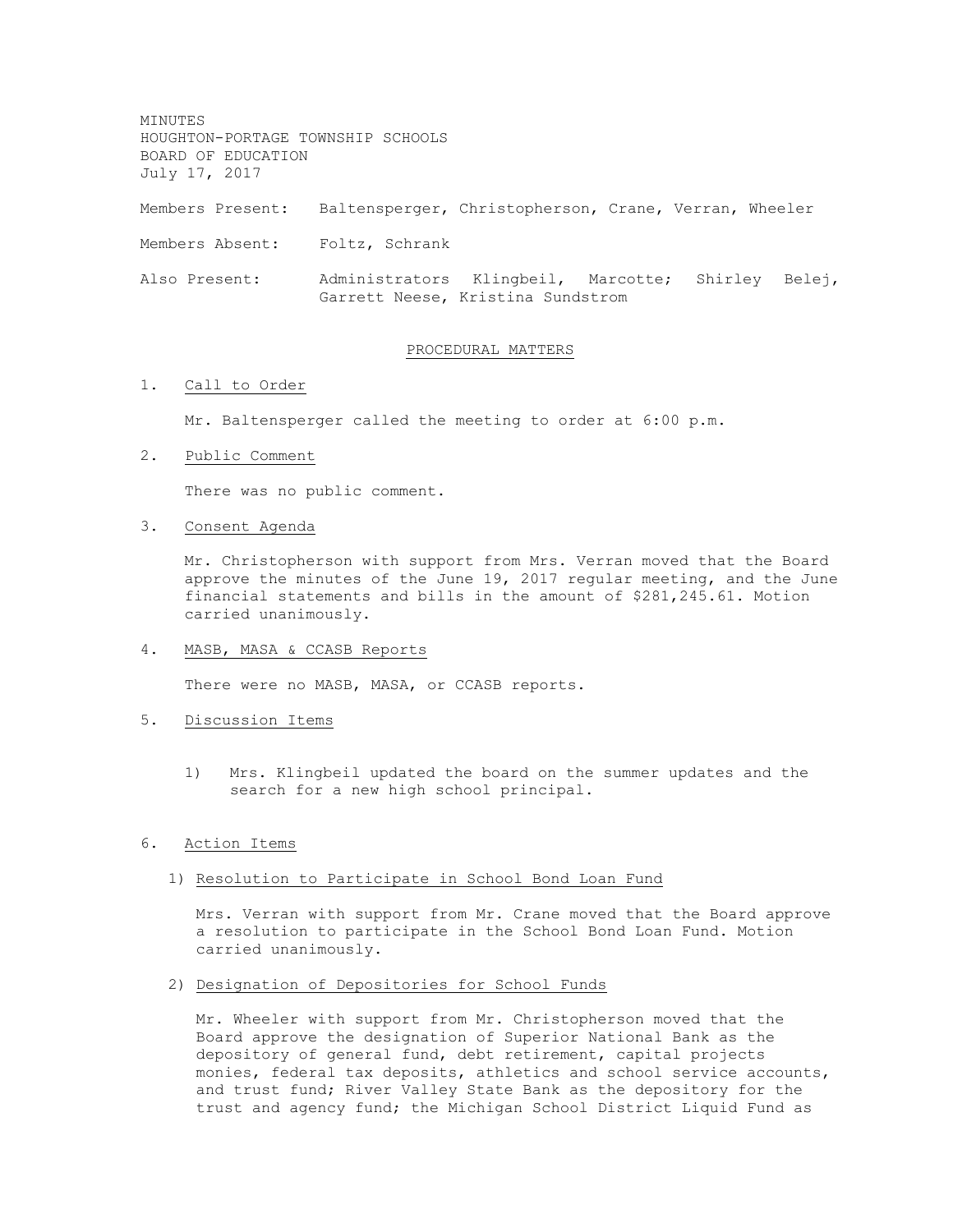the depository for general fund and capital projects; and the Michigan Tech Credit Union as the depository for the elementary trust and agency account. Motion carried unanimously.

## 3) Designation of Individuals Responsible for Posting Public Notice of Meetings

Mrs. Verran with support from Mr. Crane moved that the Board approve the designation of Shirley Belej and Colette Patchin for posting public notice of meetings. Motion carried unanimously.

## 4) Delegation of Election Duties

Mr. Crane with support from Mr. Christopherson moved that the Board approve the delegation of Sara Marcotte to attend to all election duties. Motion carried unanimously.

# 5) Adoption of Legal Reference Note

Mrs. Verran with support from Mr. Wheeler moved that the Board designate themselves as a General Powers School District by operational law. Motion carried unanimously.

## 6) Approval of Organizational Memberships – MASA, MASB, CCASB

Mr. Crane with support from Mrs. Verran moved that the Board approve the organizational memberships in the Michigan Association of School Administrators, the Michigan Association of School Boards and the MASB Legal Trust Fund, and the Copper Country Association of School Boards. Motion carried unanimously.

### 7) Approval of MASB LRN Program

Mrs. Verran with support of Mr. Wheeler moved that the Board approve participation in the MASB Legislative Relations Network (LRN) Program and designate Mr. Christopherson as their LRN representative. Motion carried unanimously.

### 8) Approval of Annual Retainer Contracts – School Attorney and Auditor

Mr. Crane with support from Mr. Christopherson moved that the Board approve the annual retainer contracts with the law firms of Vairo, Mechlin & Tomasi of Houghton and their successor firm, and Ryan Law Offices of Iron Mountain as their counselors, LaPointe & Associates, P.C., as their attorney for special education matters, the Thrun Law Firm serving as school attorneys for school elections and matters pertaining to school law, and Rukkila, Negro & Associates to serve as school auditor. Motion carried unanimously.

# 9) Designation of Carriers to Transport Students

Mr. Christopherson with support from Mr. Crane moved that the Board designate Lamers Transit as the transportation provider for the district, all area schools, Copper Country I.S.D., Michigan Technological University, Houghton Transit Authority, Hancock Transit, local taxi companies, R&A Transportation, and any other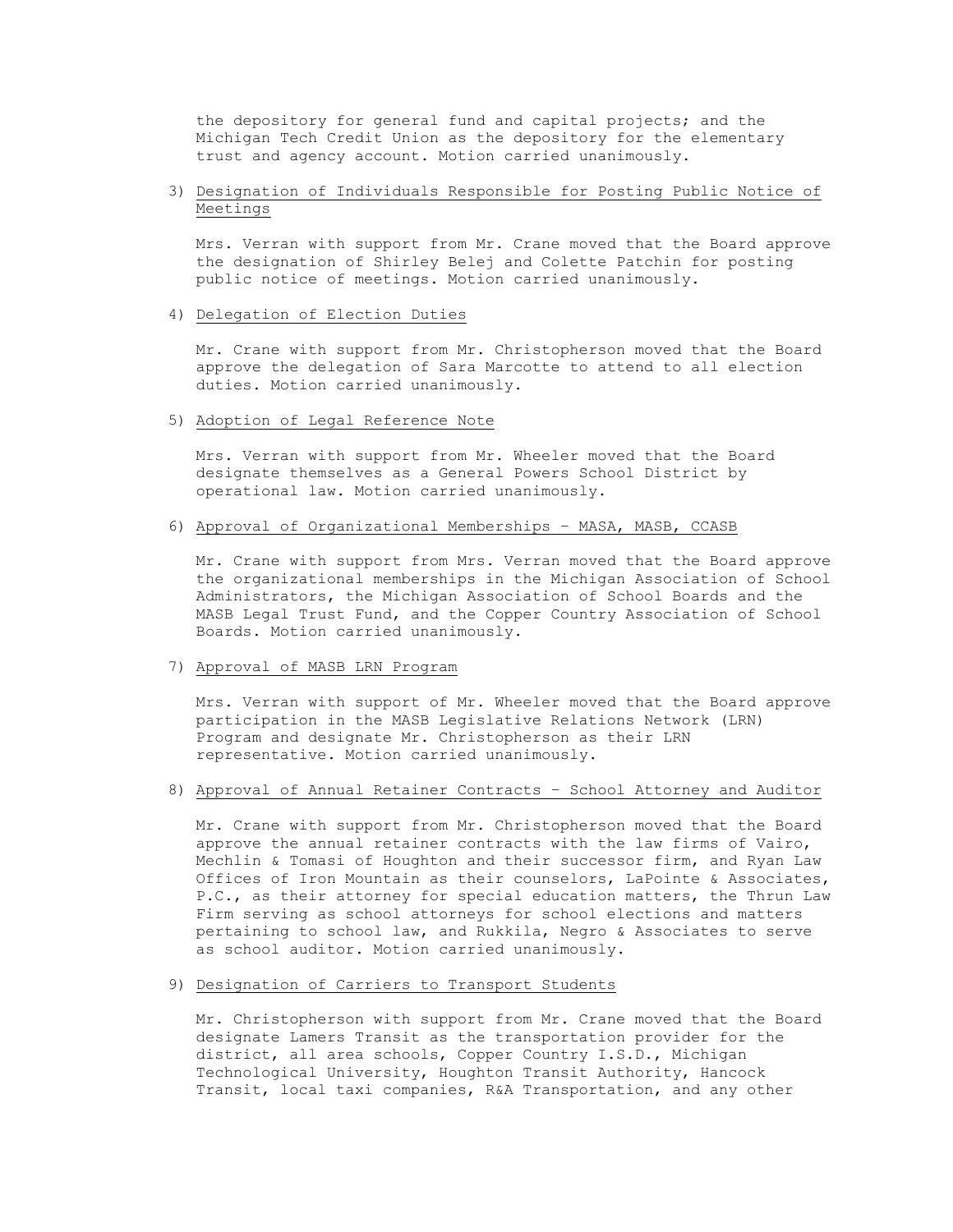carrier designated by the Board or approved by the Superintendent as carriers to transport students. Motion carried unanimously.

#### 10) Selection of Representative for CCASB

Mr. Baltensperger with support from Mr. Wheeler moved that the Board approve the selection of Mrs. Verran as representative for the CCASB and Mr. Baltensperger as alternate. Motion carried unanimously.

### 11) Approval of Board Member Travel

Mr. Crane with support from Mr. Christopherson moved that the Board approve member travel to MASB, MASA, and NSBA functions and seminars, the U.P. Legislative Summit, the Governor's education summit, and local CCASB functions. Motion carried unanimously.

## 12) Motion to Designate Patrick Aldrich as District Representative in the Absence of Superintendent

Mr. Wheeler with support from Mr. Crane moved that the Board designate Julie Filpus as district representative in the absence of the Superintendent. Motion carried unanimously.

### 13) Resolution to Hire New Teaching Personnel

Mr. Crane with support from Mr. Christopherson moved that the Board approve a resolution to hire Sarah Hampton as a kindergarten teacher and Charity Lee as the elementary resource room teacher. Motion carried unanimously.

# 14) Schools of Choice Program for 2017-18 School Year

Mr. Crane with support from Mr. Wheeler moved that the Board participate in the Schools of Choice program for the 2017-18 school year. Motion carried unanimously.

# 15) Michigan High School Athletic Association ("MHSAA") Membership Resolution

Mrs. Verran with support from Mr. Wheeler moved that the Board approve a resolution to participate under the guidelines of MHSAA. Motion carried unanimously.

# 16) Resolution Setting the First Day of School for 2017-18 School Year

Mrs. Verran with support from Mr. Crane moved that the Board designate Tuesday, September  $5<sup>th</sup>$  as the first day of school for the 2017-18 school year. Motion carried unanimously.

### 7. Other Concerns

There were no other concerns.